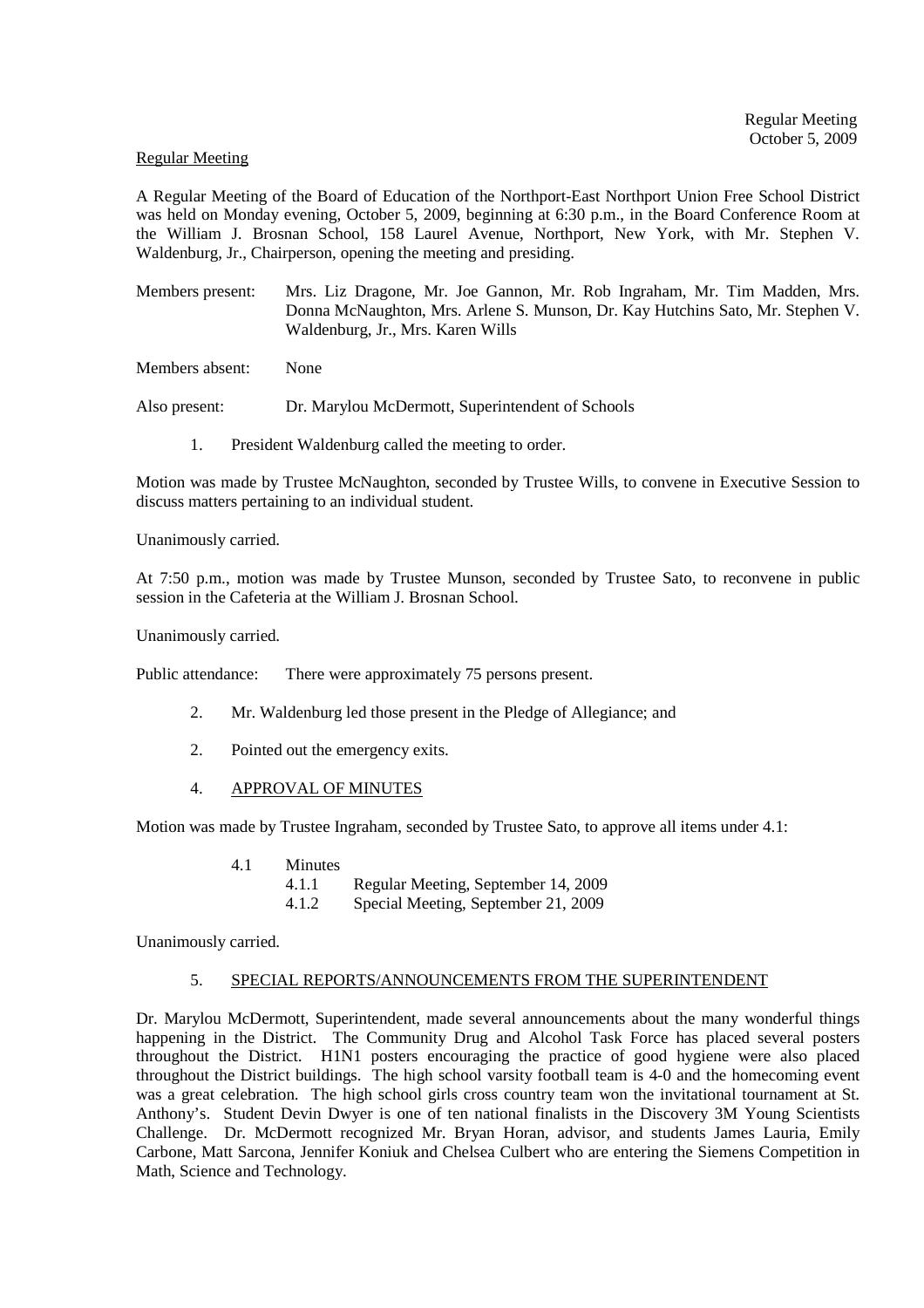Dr. McDermott asked Assistant Superintendent John Lynch to give an update on the Community Drug and Alcohol Task Force.

Mr. Lynch stated that the task force is in its fourth year and approximately 40 community members attend the meetings. The task force logo is being displayed throughout the District and the community to promote increased awareness to protect the children from drug and alcohol issues. Mr. Lynch noted that upcoming events include the  $7<sup>th</sup>$  grade parent education forum, and a one act play festival, sponsored by the Northport Arts Council in conjunction with the drug and alcohol task force, about parent communication with children regarding drug and alcohol issues.

5.1 Dr. McDermott introduced Ms. Barbara Falotico, Bellerose Avenue Elementary School Principal. Ms. Falotico introduced Bellerose Avenue School Teacher Aide Patricia Inman. Ms. Falotico stated that during the first week of kindergarten while the students were eating lunch one youngster displayed the signs of choking. Within seconds, Ms. Inman noticed the student chocking, performed the Heimlich maneuver and saved the student's life.

Mr. Stephen Waldenburg, Board President and Dr. Marylou McDermott presented Ms. Inman with a certificate of appreciation and Ms. Inman received a standing ovation.

- 5.2 Report on 2009 Summer Programs
	- 5.2.1 Summer Elementary School Report

Ms. Sandy Dobise-Barrett, Elementary Summer School Principal, presented her report on the Summer Elementary School. Ms. Dobise-Barrett stated that the purpose of the elementary summer school is to provide students identified in need of academic intervention in English language arts and mathematics with instructional support. Students are identified for remediation through standardized tests, criterion referenced tests and teacher recommendation. Ms. Dobise-Barrett noted that first priority is given to those students participating in the regular Academic Intervention Service (AIS) programs in English language arts and mathematics as well as special education students. There were 430 students in this year's program with a student/teacher ratio of 8:1. Computer instruction was given in grades K-5. Ms. Dobise-Barrett stated that in addition to the instructional staff there was a full time school nurse and twelve teacher aides. Students are evaluated through kindergarten evaluation forms, objectives summary reports (grades 1-5), parent conferences (grades K-5), and student progress reports (grades K-5).

After a brief discussion, the President of the Board and the Superintendent thanked Ms. Dobise-Barrett for her report.

# 5.2.2 Academic Summer School

Ms. Jo Imwalle, Administrator of Community Services, presented her report on the 2009 Academic Summer School. Ms. Imwalle stated that the Western Suffolk BOCES Regional Academic Summer High School is registered and approved by the New York State Education Department. Registration is open to resident and non-resident students. Ms. Imwalle noted that non-participating districts pay a registration fee. Middle school courses offered include Academic Intervention Services, English, Social Studies, Math and Wilson Reading. The high school courses offered included English, Math B, Integrated Algebra, Geometry, Global Studies I and II, US History and Government, Participation in Government and Economics, Living Environment, Physical Education and Health. Ms. Imwalle noted that Chemistry and Earth Science were not offered due to under enrollment but stated that those students were able to go to Commack or Huntington to take those courses. Ms. Imwalle stated that the 2009 Academic Summer School enrollment was very low with a 213 student seat count which also reflected the enrollment of Commack and Huntington. Ms. Imwalle noted that she researched the regents scores and found a very high passing rate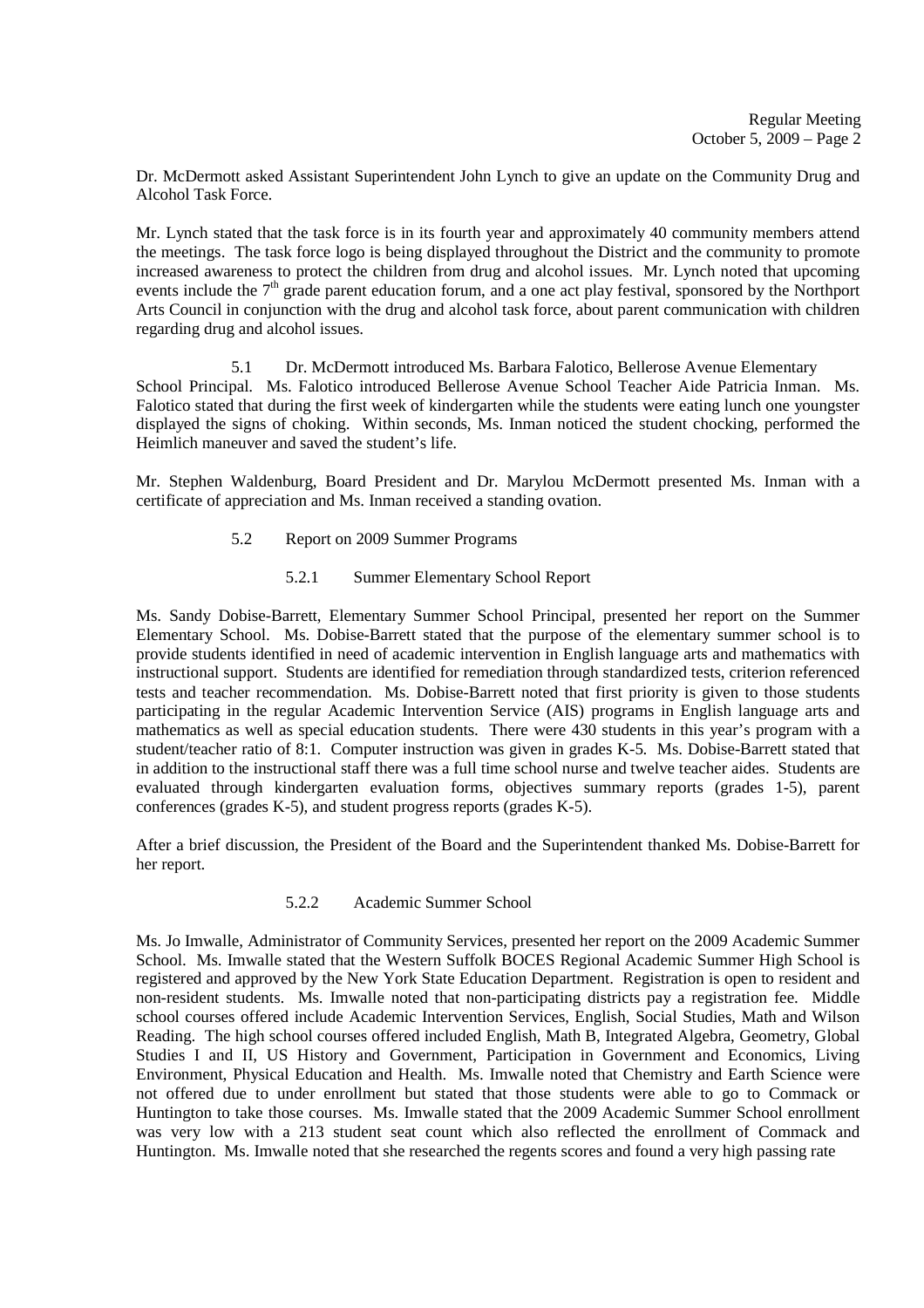this year which contributed to the low enrollment. Ms. Imwalle thanked Ally Giaimo, Summer School Assistant Principal, and Bethany Rivera, Administrative Intern, for running things so smoothly.

Following a brief discussion, President Waldenburg and Dr. McDermott thanked Ms. Imwalle for her informative report.

# 5.2.3 Summer Camp Report

Ms. Jo Imwalle, Administrator of Community Services, stated that the 2009 Recreational Summer Camp was held at Northport Middle School from July  $6<sup>th</sup>$  through August  $7<sup>th</sup>$  for a total of 25 days. Enrollment over the course of the summer in the full day camp was 664 students, in the a.m. half day camp 323 students, and in the p.m. half day camp 412 students. Ms. Imwalle noted in addition to the full and half day camps, early morning and late afternoon camps are also offered. Ms. Imwalle thanked FRIENNDS for providing scholarships to three students to attend camp for the whole summer. The Counselor-in-Training Camp, offered to students in grades 9-11 in preparation for becoming counselors, had an enrollment of 143 students. The Pre-School Camp, which is offered for 3 and 4 year olds at the William J. Brosnan School, had an enrollment of 114 children. Ms. Imwalle stated that the campers enjoyed enriched and structured programs, including field days, cooking, art, trips and special events such as a science program, disc jockey and a variety show. Ms. Imwalle thanked Camp Director Mr. Michael Kullack, District-wide Security Supervisor Nolan Briggs, and Denise Lovaglio and Janet Tures from the Office of Community Services for working diligently to keep the children smiling and safe.

The Board Members and the Superintendent thanked Ms. Imwalle for running such a wonderful summer camp program.

### 5.2.4 Summer Music Program

Mr. Izzet Mergen, Director of Music Education K-12, stated that during the summer of 2009 the Music Department operated eleven separate programs with a total of 1,801 student participants. Mr. Mergen noted that the Elementary/Middle School Exploratory Instrumental Program provides an opportunity for elementary students to begin exploring the study of instrumental music. Students who have completed the third grade may begin to learn any band or orchestra instrument. The program also provides other elementary or middle schools students the opportunity to study of different instrument or switch to a secondary school band instrument or more advanced horn. Mr. Mergen stated that the Continuing Instrumental Lessons had an enrollment of 305 students.

Mr. Mergen stated the music evening-clinic rehearsal program allows students to learn the music and basic marching techniques prior to the summer music clinics. The pre-clinic rehearsals enable freshman students to adjust to the high school music program prior to entering the high school. Mr. Mergen noted that Maestro Maurice Peres, former Assistant Conductor of the New York Philharmonic under Maestro Leonard Bernstein, was a guest clinician at the Summer Choral Clinic. The Choral Clinic included 125 students. The Northport High School Tiger Marching Band, Flagline and Tigerettes attended the annual Long Island Summer Workshop at SUNY Farmingdale. Mr. Mergen noted that the 290 Tiger Marching Band members participated in daily rehearsals working on the half-time routine.

The members of the Board and Dr. McDermott thanked Mr. Mergen for his informative report.

5.3 The President of the Board reviewed the upcoming Board of Education Meetings of October  $19<sup>th</sup>$ , November  $2<sup>nd</sup>$  and November  $16<sup>th</sup>$ . Mr. Waldenburg noted that the presentation of the Annual Report from the Board Auditors has been moved to the November 2, 2009 meeting. Also at the meeting of November 2<sup>nd</sup>, Mr. John Gross, Board Counsel, will be in attendance to discuss busing issues.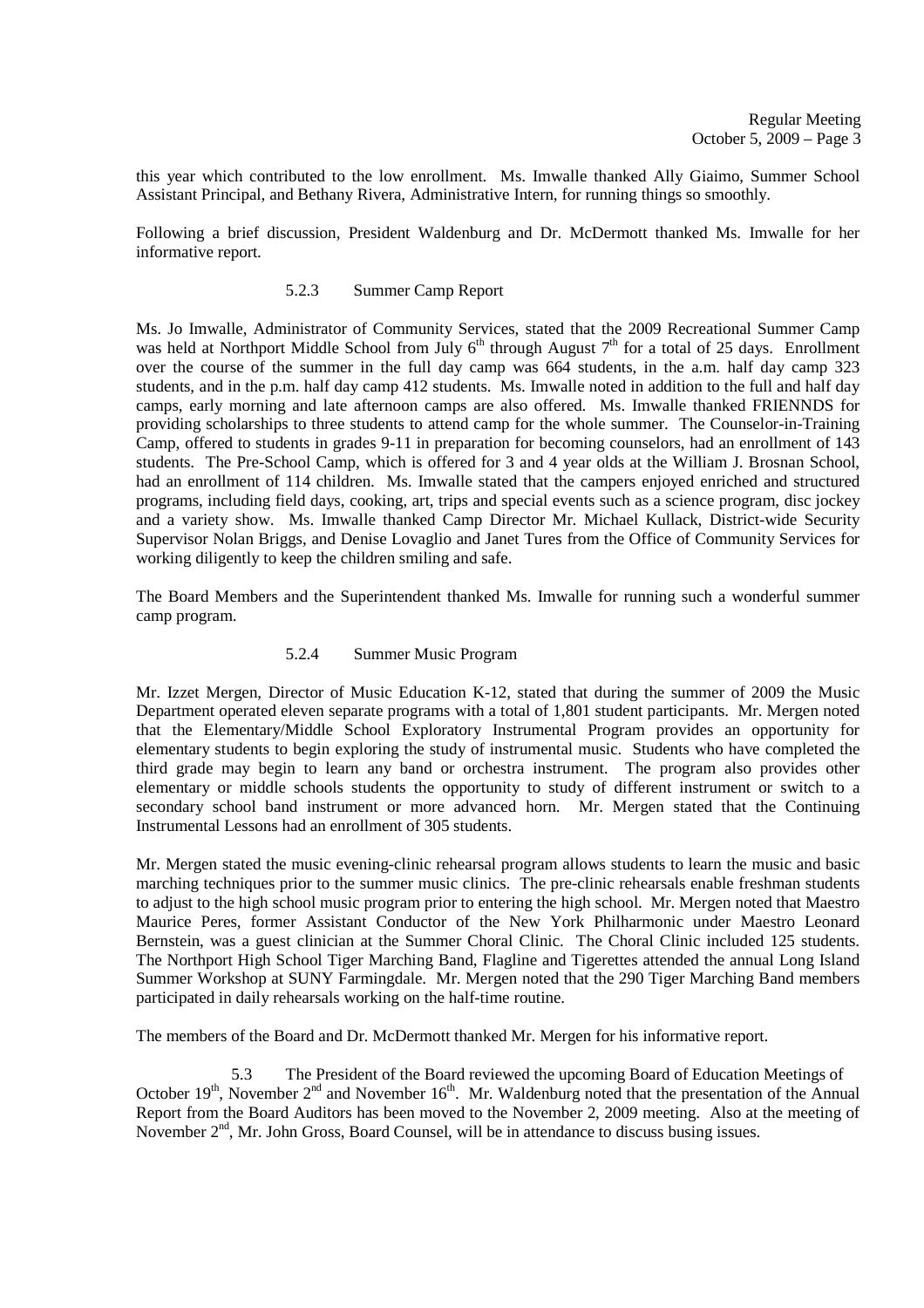In response to a question regarding the postponement of the Audit Report, Ms. Kathleen Molander, Assistant Superintendent for Business, responded that Mr. Rodriguez of the District's audit firm Coughlin Foundotos Cullen and Danowski, recommended that it would be in the best interest of the District to take advantage of the grace period offered in order for the District to look at all accounts and funds, and verify all balances so that the report is as accurate as possible.

### 6. COMMUNICATIONS

There were no letters of communication

#### 7. PUBLIC PARTICIPATION

Name Comment

| Inquired about the District registering for Stop and Shop's A+ Bonus Bucks                  |  |  |
|---------------------------------------------------------------------------------------------|--|--|
| program and if there are more similar programs available that give back to the<br>District. |  |  |
|                                                                                             |  |  |
|                                                                                             |  |  |

Dr. McDermott stated that she will look into it. Trustee Dragone stated that the District is registered with Target they give a percentage back to the schools.

Adrian Forman Stated that she is here regarding the busing issue from Norwood Avenue Parent Elementary School to the Village Preschool. Ms. Forman read a section of the New York State Education Law regarding transportation and stated that the decision is with the Board of Education and the Superintendent. Ms. Forman stated that what the District does for one, they must do for all, and that there is nothing preventing the District from making the right decision. Andrew Rapiejko Read a letter to the Board stating his concerns about the District's decision to move Parent from quarterly report cards to trimester report cards at the elementary level and why the parents were not notified of this decision until open house night. Mr. Rapiejko also inquired about the decision to no longer hire substitutes for two full-time

Dr. McDermott stated that on recommendation of the elementary report card committee, chaired by Carol Anderson-Hoffmann and consisting of teachers from the elementary schools, the decision was made to institute trimester report cards which the teachers felt would better reflect what is being taught in the classrooms. The teachers wanted to give a more substantive report to the parents.

teachers each day at the high school and the direct impact on students by reducing

instructional time with a certified teacher in a traditional classroom setting.

With regards to the substitute teachers at the high school, Dr. McDermott stated that it was brought to her attention that substitutes in the higher level classes did not have the expertise in that area and were basically supervising the class. Dr. McDermott noted that they are in the process of reviewing other options as to where the students will be supervised during those periods but nothing has been determined as of yet.

There was a long discussion between the Board, the Superintendent and the community members. Several community members stated that these are concerns that the District should have included parents in the decision making process.

Rachel Friedman Stated that in comparing the last week of school in District's school calendar with Parent other area districts, they don't have all the half days that this District has it is unnecessary to have all of them.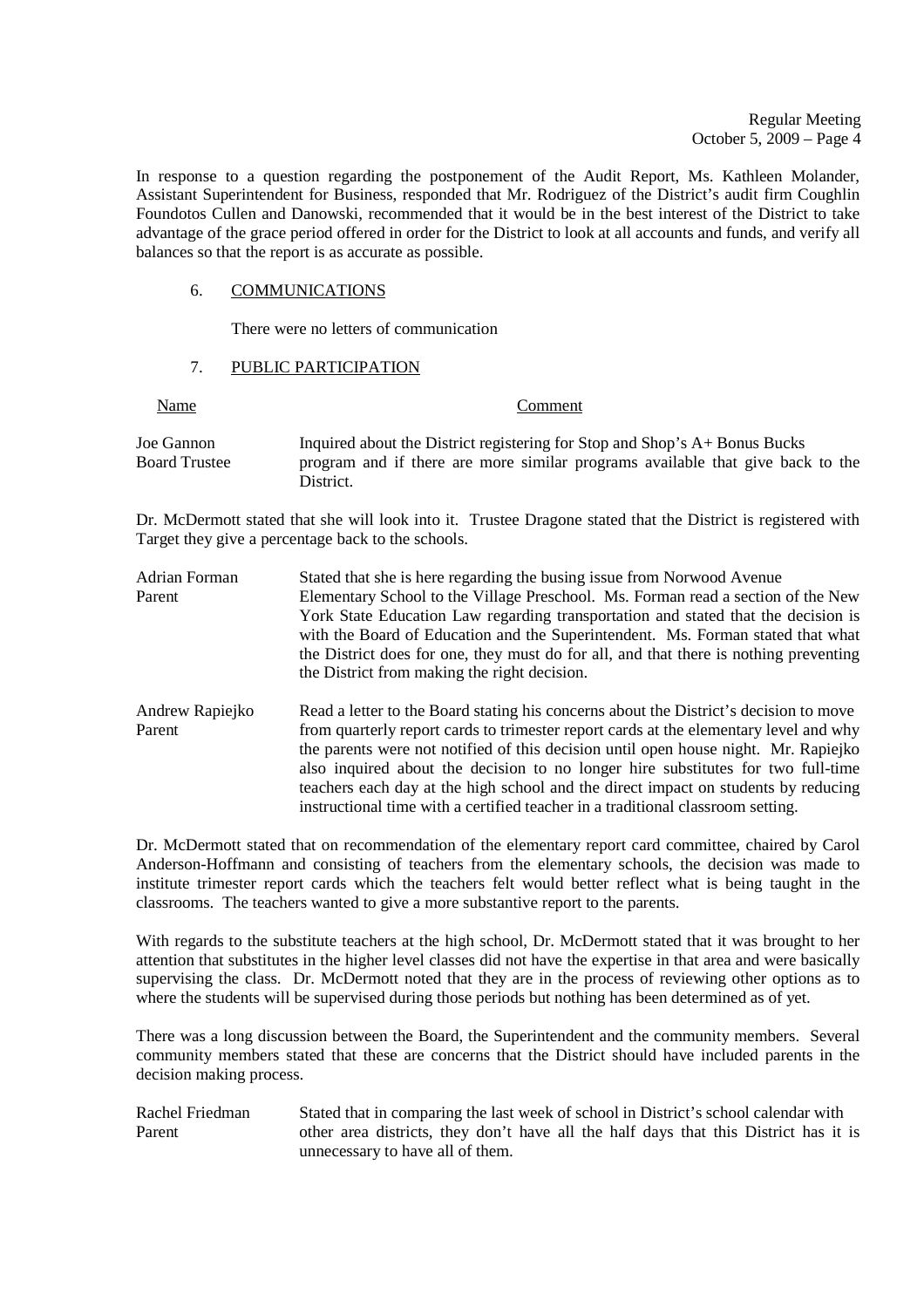Dr. McDermott stated that it is part of the contractual agreement with the UTN.

- Antoinette Blanck Ms. Blanck read a statement from the UTN regarding several union concerns. The UTN President union feels that the flow of communication between teachers and administrators has eroded to the point where the faculty no longer feels they are a part of the decisionmaking process. Requests for teacher-administrative council meetings have gone unanswered. The union clarified the misperception that teachers are supporting several district-wide initiatives. Ms. Blanck stated that the union questions the efficacy of such top-down leadership style and expects that in the future the teachers of Northport will be consulted for input in the decision-making process in the school district.
- Mike Kucza Stated that he agreed with Ms. Blanck and feels that the key element missing is the Parent administration, faculty and Board working together in the best interests of the children, and that parents need to be a part of the decision make process as well.
- Armand D'Accordo Stated that the UTN-EN strongly urges the district to adopt a strategic planning UTN-EN process that includes a comprehensive strategic plan. Mr. D'Accordo also urged the Board to utilize the financial expertise of several community members to establish a budget planning and analysis committee and hoped that the suggestion would be an agenda item for a future meeting.

There was a brief discussion regarding the value of committees, the needs that exist for formation of committees, and the ultimate specifics in forming those committees. Several Board members stated that they are open to the idea of committees regarding certain issues.

- Jen Montgomery Stated that she speaks on behalf many people who are happy to entrust the elected Parent officials with running the district.
- Denise Mumm Asked the Board to contemplate what Mr. D'Accordo said regarding forming committees, asked about putting NYSSBA email updates on the website, and if the District still employed the lawyers in reference to the LIPA tax certioraris.

Dr. McDermott stated that the District still had a relationship with the law firm regarding the LIPA tax certioraris and the law firm stated that no certioraris have been filed for this year and the cannot be filed again until May of 2010. Vice President Munson stated that the District does not have the law firm on retainer and they are not on a billing basis unless the District contacts them to prepare or respond to something.

Several Board members stated that it is important for all taxpayers within the District to join forces to make the point to local and state legislators regarding the LIPA tax certioraris.

Roseann Moran Stated that she is concerned about the substitute teacher coverage and that the Parent teachers leave lesson plans for the substitutes to follow and students cannot afford to miss class.

Motion was made by Trustee McNaughton, seconded by Trustee Dragone, to approve all items under 8, including Supplemental 8.1.1 (Schedule A #43) and Supplemental 8.1.3 (Schedule C #28-39), with the exception of severed item 8.1.7 (Schedule L).

8. SUPERINTENDENT'S REPORT, GENERAL - FOR BOARD ACTION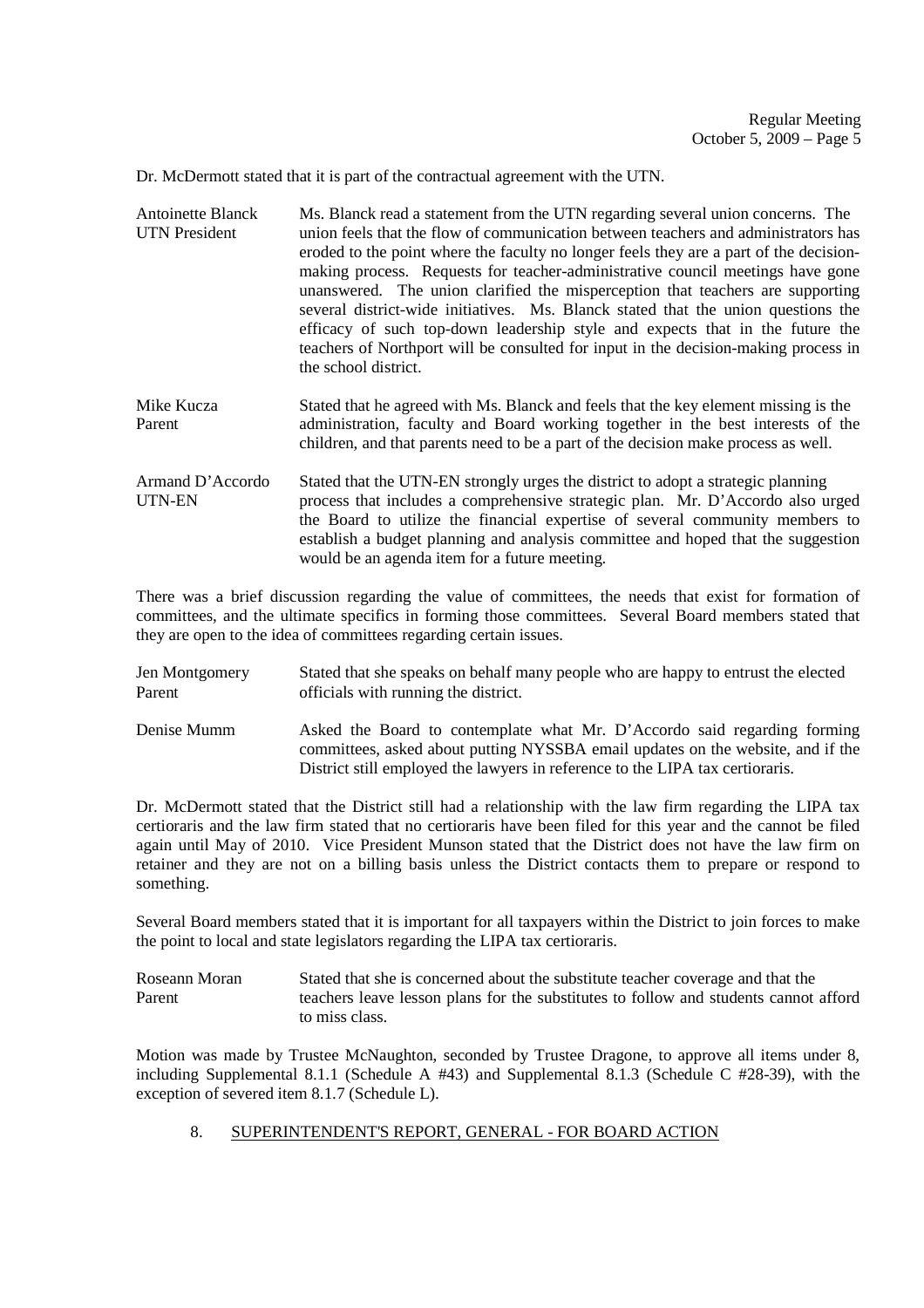8.1 Personnel Schedules, each dated October 5, 2009, and each attached and made part of the official minutes:

| 8.1.1 | Schedule A |                 | - Certified Staff (including Supplemental A) |
|-------|------------|-----------------|----------------------------------------------|
| 8.1.2 | Schedule B | $\sim$ 10 $\pm$ | Non-Instructional Staff                      |
| 8.1.3 | Schedule C |                 | Salary Transfers (including Supplemental C)  |
| 8.1.4 | Schedule D |                 | - Extra Pay                                  |
| 8.1.5 | Schedule J |                 | - Committee on Special Education             |
| 8.1.6 | Schedule K |                 | - PDC NASA                                   |
| 8.1.7 | Schedule L |                 | - PDC UTN - severed                          |

8.2 Approving requests for travel for students to countries outside of the United States during the 2009-2010 school year:

- 8.2.1 Nicaragua (Leon) February 2010
- 8.2.2 Italy (Rome, Florence, Venice) February 2010
- 8.2.3 France (Paris) March/April 2010
- 8.2.4 Spain (Madrid/Barcelona) March/April 2010<br>8.2.5 Nicaragua (Leon) March/April 2010
- 8.2.5 Nicaragua (Leon) March/April 2010

Vote on Trustee McNaughton's motion to approve all items under 8, including Supplemental 8.1.1 (Schedule A #43) and Supplemental 8.1.3 (Schedule C #28-39, with the exception of severed item 8.1.7 (Schedule L) was unanimously carried.

Motion was made by Trustee Dragone, seconded by Trustee Ingraham, to approve severed item 8.1.7 (Schedule L).

8.1.7 Schedule L - PDC UTN

Vote on Trustee Dragone's motion was as follows:

YES: Mrs. Dragone, Mr. Gannon, Mr. Ingraham, Mr. Madden, Mrs. Munson, Dr. Sato, Mr. Waldenburg, Mrs. Wills

ABSTAIN: Mrs. McNaughton

Motion passed.

Motion was made by Trustee Munson, seconded by Trustee Sato, to approve all items under 9.

#### 9. SUPERINTENDENT'S REPORT, FINANCIAL - FOR BOARD ACTION

9.1 Approving the following donations to the District:

 9.1.1 \$3,182 from the Fifth Avenue Parent Teacher Association to Fifth Avenue Elementary School to purchase a Smart Board for one classroom, and authorizing an increase in the 2009-2010 budget (Code A2110.2030.12.0200) for this purpose

 9.1.2 \$2,035 to establish a memorial scholarship in the name of Geraldine Wolf Welch, to be given to a female graduating senior in 2010

9.1.3 \$715 from various donors to the Deborah A. Shavalier Scholarship Fund

 9.1.4 \$317.37 from Target to Norwood Avenue Elementary School for the purchase of supplies, and authorizing an increase in the 2009-2010 budget (Code A2110.5030.14.0200) for this purpose